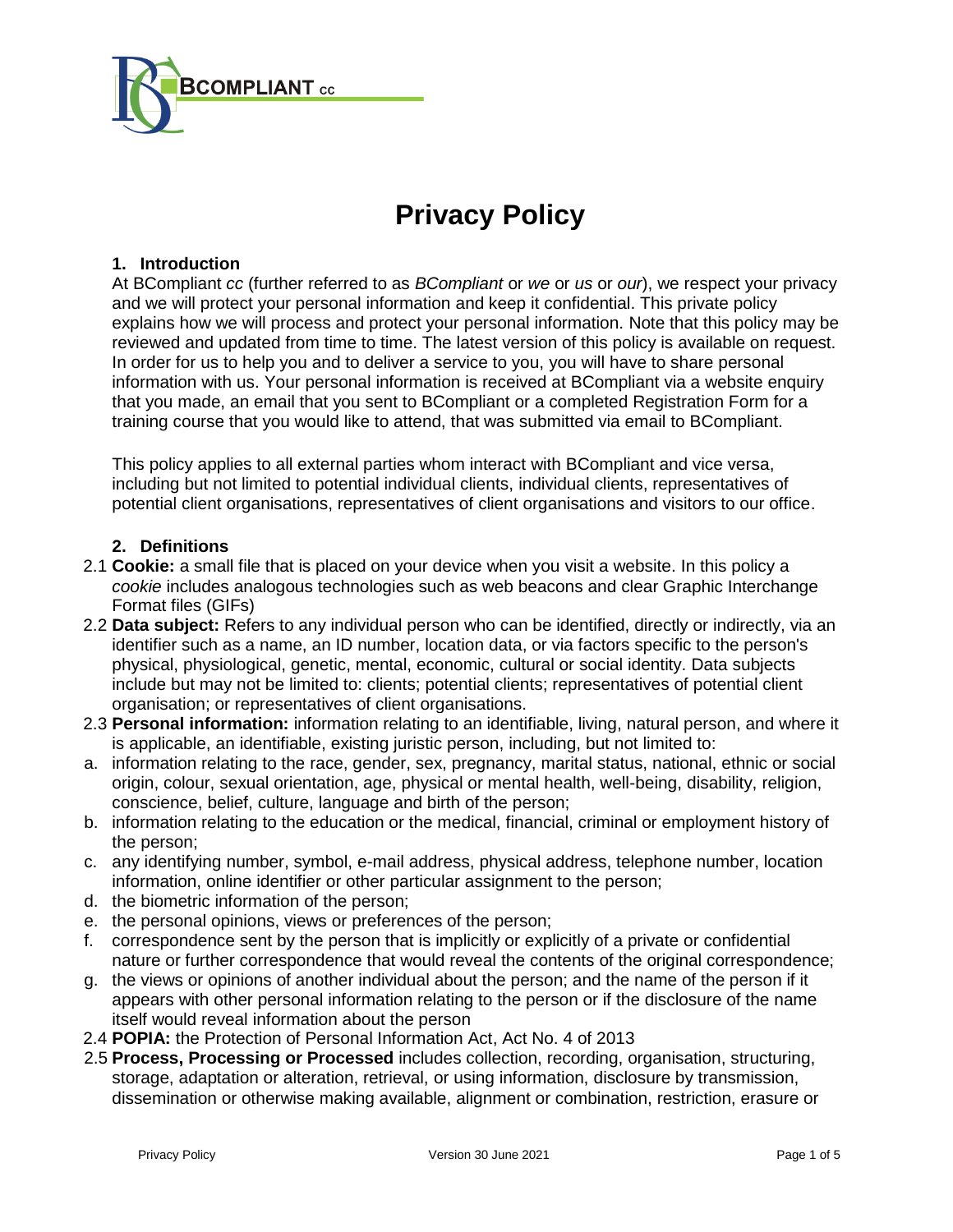

## destruction.

- 2.6 **Sensitive Personal Information:** Personal information about race or ethnicity, national identification number or any other information that may be deemed to be sensitive under applicable law
- 2.7 **Service Provider:** third party providers of various services whom we engage including but not limited to providers of information technology (IT), accounting or auditing services, taxation consultant and professional advisors.
- 2.8 **Website:** any website operated or maintained by us or on our behalf

# **3. Consent to process and retain personal information**

By providing us with your personal information, you:

- Agree to this policy and authorise BCompliant to process such information as set out herein
- Authorise BCompliant employees and service providers (as required) to process your personal information for the purposes stated in this policy

# **4. The personal information that BCompliant collects:**

- Will not be used for any other purpose than that set out in this policy and BCompliant will endeavour to protect your personal information that is in our possession from unauthorised alteration, loss, disclosure or access
- When you make an enquiry via the BCompliant website or via email, you provide personal information to BCompliant in order for us to respond to your enquiry and/or to deliver a service to you
- To send you a quote or to invoice you, some of your publicly available personal information may be obtained from the Internet (where applicable)
- Personal information include but may not be limited to:
	- o Personal information: your name and surname; Health or Allied Professional Council of South Africa Registration Number
	- o Contact details: email address; physical address; correspondence address; telephone number
	- o Attendance Registers: details of training courses that you attended that BCompliant hosted
	- o Payment details: billing address; bank account number; SWIFT details; IBAN details, payment amount; VAT number
	- $\circ$  Data relating to your visits to our website: your device type; operating system; browser type; browser settings; IP address; language settings; date and times of connecting to a website; other technical communications information
	- $\circ$  Demographic information of BCompliant employees: gender; date of birth/age; nationality and language preference
	- $\circ$  Identifier information of BCompliant employees: passport or national identity number
- We may create personal information about you such as records of your communications and interactions with us, including but not limited to your attendance at training courses and talks, interviews in the course of applying for a job with us and other mailings and interactions with you.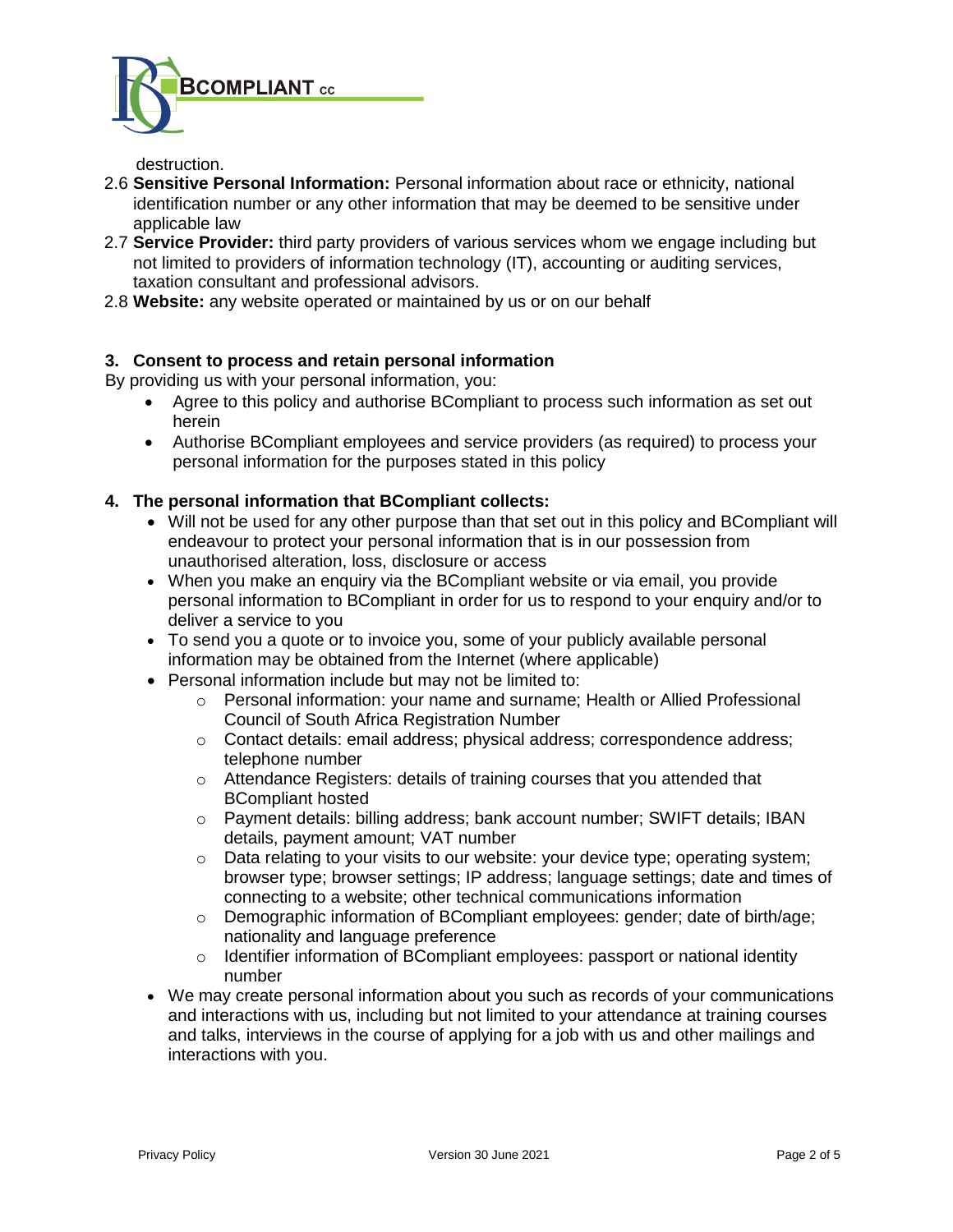

# **5. Sensitive Personal Information**

Where we need to process any sensitive personal information, we will do so in the ordinary course of our business for legitimate purpose and in accordance with applicable law.

## **6. How BCompliant processes personal information**

At BCompliant your personal information is used to respond to your enquiry made via the website or via email and to provide you with the required information related to your enquiry. Therefore, BCompliant will process personal information of data subjects in the ordinary course of the business of providing training and clinical quality assurance services. We will primarily use your personal information only for the purpose for which it was originally provided by you, or obtained by BCompliant.

Personal information of data subjects will only be used for a secondary purpose if such purpose constitutes a legitimate interest and is closely aligned with the original or primary purpose for which the data subject's personal information was collected. Refer to section 8 below.

# **7. Use of cookies**

"Cookies" are used on the BCompliant website. "Cookies" enable us to improve your future visits to the BCompliant website as well as to provide you with a more user-friendly experience. You can read more about our [Cookie Policy.](https://bcompliantcc.co.za/wp-content/uploads/sites/66/2021/07/BCompliant-cc-Cookie-Policy-30Jun2021.pdf)

# **8. Disclosure of personal information**

We are not in the business of selling personal information and therefore we will not disclose your personal information to anyone except as stipulated in this policy.

Your personal information may be disclosed to representatives of potential client organisations (your employer or future employer), or representatives of client organisations (your employer or future employer) who is coordinating training courses that you are required to attend and who are responsible for payment of the course fee/s. There may be situations where the law requires BCompliant to disclose your personal information. We may also disclose your personal information for legitimate business purposes, in accordance with applicable laws and subject to applicable professional and regulatory requirements regarding confidentiality. In addition, we may disclose your personal information (to):

- If required by law
- Legal or regulatory authorities as required by you or representatives of potential client organisations (your employer or future employer), or representatives of client organisations (your employer or future employer)
- Third party service providers of BCompliant
- Use appropriate measures to protect the confidentiality and security of such personal information

# **9. International transfer of personal information**

We may transfer your personal information to recipients outside of the Republic of South Africa, if required for legitimate business purposes, provided that:

the country to which the data is transferred has adopted a law that provides for an adequate level of protection like POPIA, the third party undertakes to abide by the applicable data protection legislation and if transfer of your personal information is necessary to provide the services that BCompliant is required to do.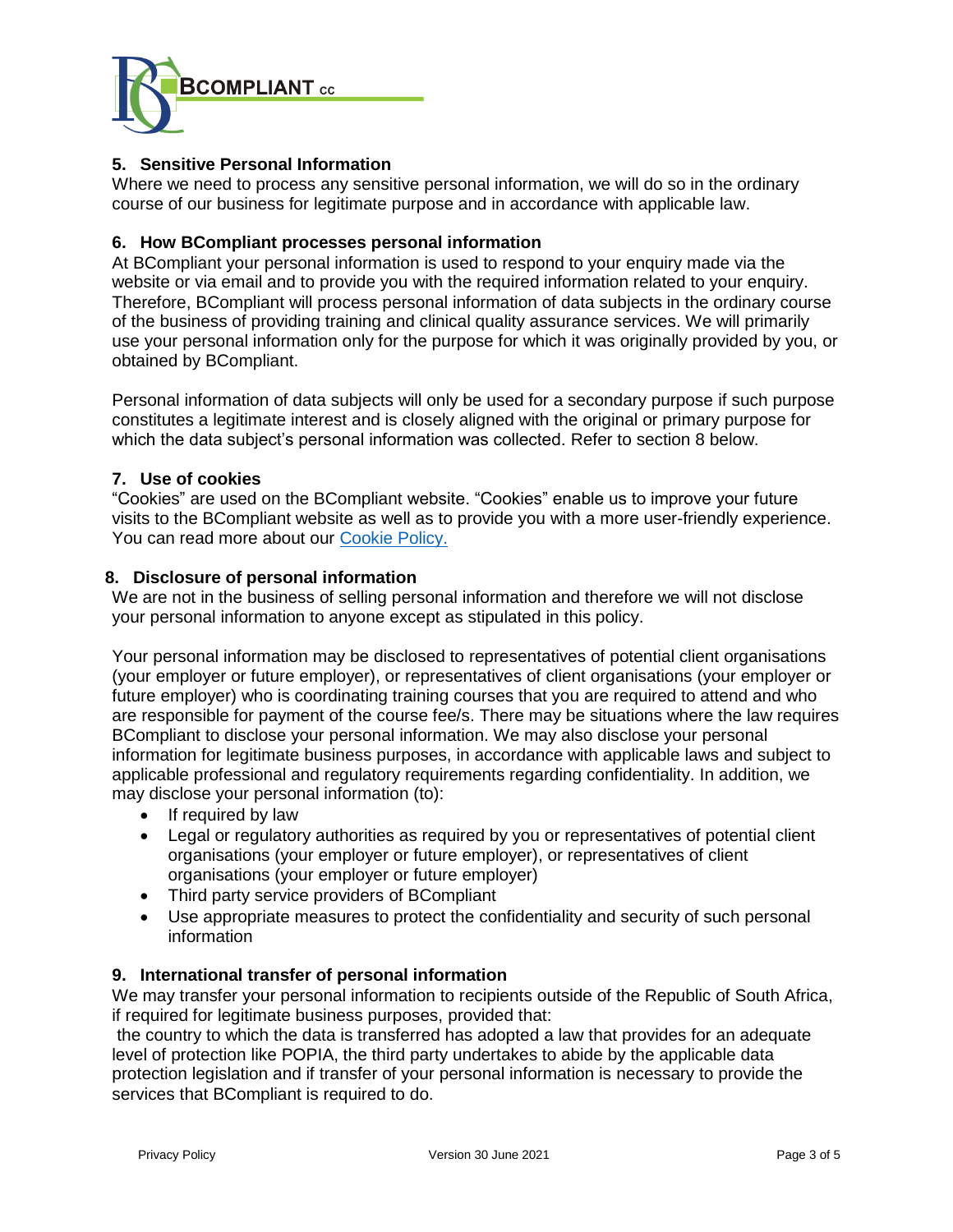

# **10. Data security of personal information**

- 10.1 BCompliant takes all reasonable and appropriate measures to keep your personal information that is in our possession secure against accidental or unlawful destruction, loss, alteration, unauthorised disclosure and unauthorised access in accordance with applicable law. For example, we encrypt our laptops and our phones. We back-up your personal information securely which you provided to BCompliant for disaster recovery purposes.
- 10.2 We implement appropriate technical and organisational security measures to protect your personal information
- 10.3 Where there are reasonable grounds to believe that your personal information, that is in our possession, has been accessed or obtained by any unauthorised person, we will notify the relevant regulator and you, unless a public body responsible for detection, prevention or investigation of offences or the relevant regulator informs us that notifying you will impede a criminal investigation.
- 10.4 Because the internet is an open system, the transmission of information via the internet is not completely secure. Although we will implement all reasonable measures to protect your personal information that is in our possession, we cannot guarantee the security of any information transmitted using the internet and we cannot be held liable for any loss of privacy occurring during the course of such transmission.

# **11. Email inspection**

We will inspect all emails you [contact us](https://www.michalsons.com/about-michalsons/contact-us) with, via the email address that we provide on this website. We do this to check for viruses, and reserve the right to monitor and inspect all material and information transmitted over the system. We may also monitor whether you read emails that we send you.

## **12. Data accuracy and correction of personal information**

The personal information provided to BCompliant should be accurate, complete and up-to-date. Should personal information change the onus is on the provider of such information to notify BCompliant of the change via email at [retha@bcompliantcc.co.za](mailto:retha@bcompliantcc.co.za)

## **13. Data minimization**

BCompliant will restrict the collection and processing of personal information to the absolute minimal data which is required for the fulfilment of the primary purpose and applicable legitimate purpose for which it was collected.

## **14. Data retention**

BCompliant shall only retain and store personal information for the period for which the data is required to serve its primary purpose or a legitimate interest or for the period required to comply with an applicable legal requirement, whichever is longer.

## **15. Destruction of personal information**

All personal information provided to BCompliant will be destroyed in a secure manner regardless of the media via which the information was submitted. The Information Officer at BCompliant is responsible for the secure destruction of the personal information.